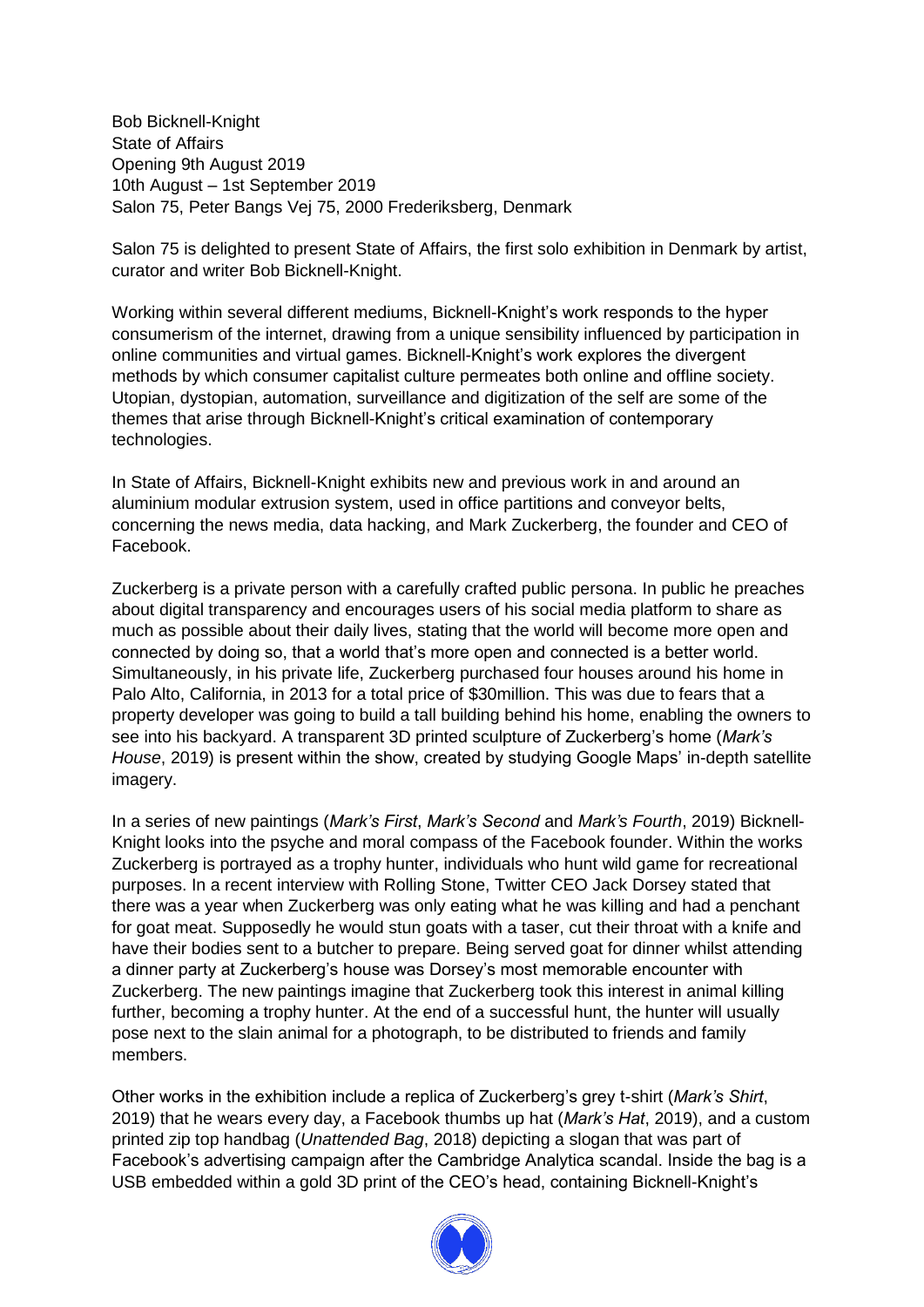Facebook data from the past ten years.

A recently published book by Bicknell-Knight with the same title of the exhibition is also included in the show. The book contains several texts that have been written over the course of a number of years, from exhibition press releases to academic essays, concerning new technologies, future fictions and simulated spaces. The texts are placed alongside a series of stills from the newly commissioned video. The book is available to purchase online at www.isthisitisthisit.com/state-of-affairs.

The final artwork in the exhibition is a recent video commissioned by Daata Editions (*State of Affairs*, 2018 – 19), a compilation of footage from the YouTube channel News Direct, in which daily news stories, from self-driving buses to social media bots, are transcribed into 3D rendered animations. Non-linear in presentation, the re-appropriated video work illustrates current and future modes of technological interface, from facial recognition software to drone surveillance. Executed in a dated Y2K aesthetic, the work is dystopic and utopic all at once. Akin to the unconscious rituals implemented while existing on the internet, opening tab after tab, clickbait after clickbait, *State of Affairs* mirrors the inconclusive narrative of our digital lives. The visual content is accompanied by a soothing, melodic soundtrack and augmented voiceover, forewarning of the future of gamified spaces and digital death. The video is contained within a 3D printed USB of the Facebook logo (*Markbook*, 2019), with Zuckerberg's face embedded within.

Bicknell-Knight lives and works in London, UK.

Selected solo exhibitions include CACOTOPIA 02 at Annka Kultys Gallery, London, UK (2018), Sunrise Prelude at Dollspace, London, UK (2017) and Are we there yet? at Chelsea College of Art, London, UK (2017). Selected group exhibitions include Late Stage at Galerie Manque, New York, USA (2019), Life and Beyond at Lewisham Art House, London, UK (2019), Towards the Last Unicorn at 55SP, São Paulo, Brazil (2019), Trust Is The Ultimate Currency at Harlesden High Street, London, UK (2019), GROUND ZERO EARTH at Alison Richard Building, Cambridge, UK (2019), They Live at Platform Southwark, London, UK (2019), To cite a body at Sluice HQ, London, UK (2019), Inside Intel at Goldsmiths, University of London, London, UK (2018), Total Power Exchange at Galerie Manque, New York, USA (2018), Paper Cuts at Saatchi Gallery, London, UK (2018), Terms and Conditions May Apply at Annka Kultys Gallery, London, UK (2018), The Museum Has Abandoned Us at State of the Art, Berlin, Germany (2017) and The Choice of a New Generation at The Muse Gallery, London, UK (2017).

Bicknell-Knight is also the founder and director of isthisit?, a platform for contemporary art, exhibiting over 900 artists since its creation in May 2016. Online, it operates as a gallery producing monthly exhibitions showcasing emerging to mid-career artists, hosting a roster of guest curators experimenting with the medium of the internet to interrogate a variety of concepts. The website also hosts monthly residencies, where artists are given a web page to create new work that exists on the internet as a piece of net art. Offline, it has held exhibitions nationally and internationally and is the publisher of isthisit?, a book series released on a triannual basis.

Bicknell-Knight has spoken on panel discussions and given artist talks at Tate Modern, London, UK (2019), University of Cambridge, Cambridge, UK (2019), Camberwell College of Arts, London, UK (2019) and Goldsmiths, University of London, London, UK (2018).